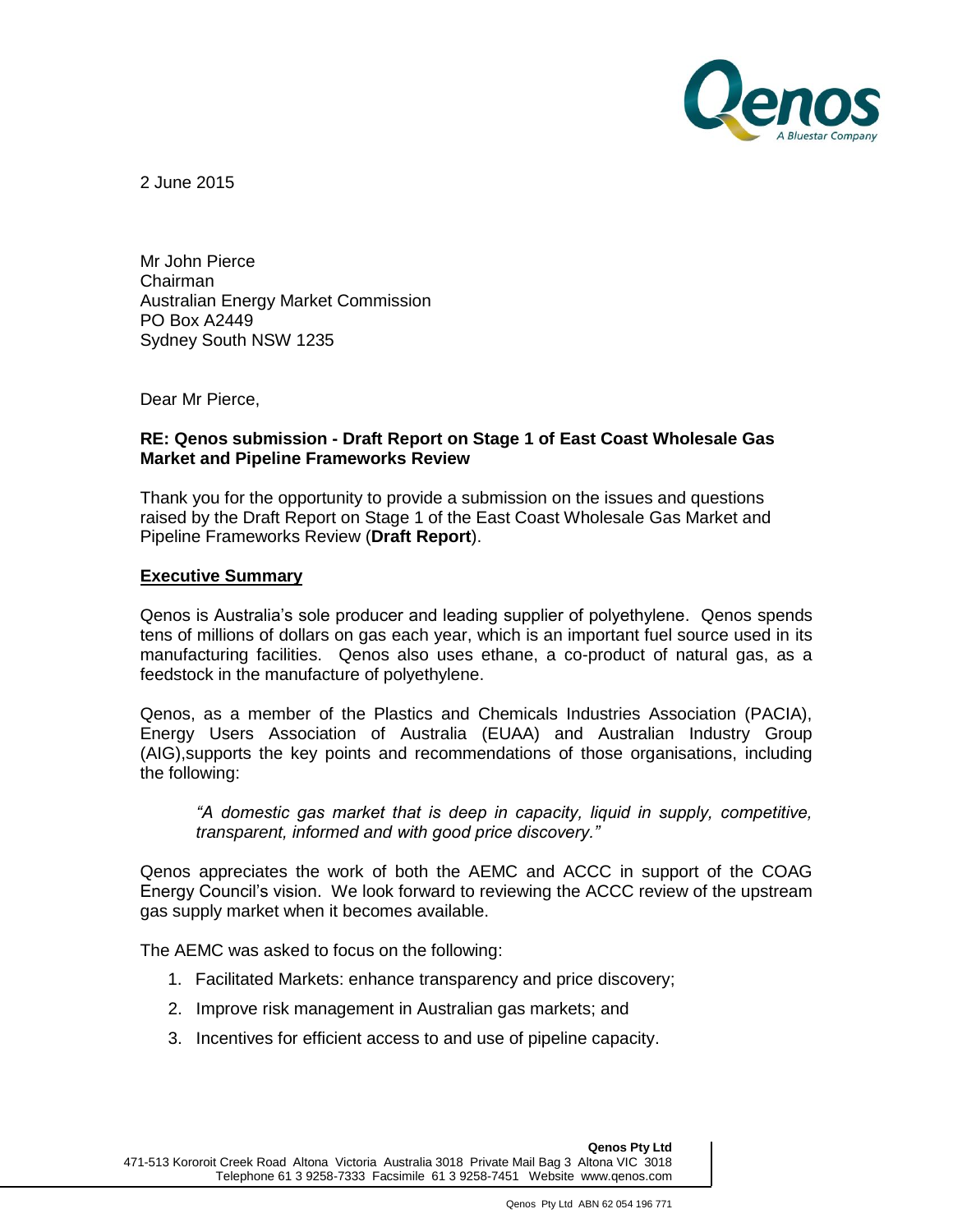Qenos is concerned that the Draft Report's proposal in relation to amendments to the STTM are not consistent with the achievement of the above principles.

The proposal to replace the STTM with a voluntary gas balancing market would:

- 1. Reduce transparency and not enable real price discovery;
- 2. Make it more difficult for participants to actively manage their risk. In particular, the STTM allows companies to balance risk and price; and
- 3. Discourage gas consumers from participation in the spot market.

If the operation of the STTM is altered an alternative ex-ante price mechanism needs to be identified.

# **Price transparency and changes to the STTM**

To ensure good price discovery and improved price transparency, market participation should be compulsory and barriers to participation (eg. placing of bids) need to be removed.

A survey-based gas price index and/or aggregating existing publicly available information would be of limited value. The main issue with the use of such indexes is that they do not represent a price 'that you can purchase gas at'. Suppliers can therefore disregard these prices in negotiations, which Qenos experienced with steaming coal and a reference to the Newcastle Coal Index. A price index is only of benefit if you can purchase gas at the indexed price.

Voluntary participation (eg. responding to a survey or making a public disclosure) potentially distorts the view of the market. Participants may elect to only report figures that are consistent with their preferred price outcome.

One of the objectives in the formation of the STTM was to provide participants more choice in purchasing gas supplies. Qenos is concerned that the proposed changes to the STTM actually run counter to the objectives of the COAG Energy Council's vision.

#### Time is needed for markets to develop

We suggest the AEMC give consideration to the time required for Facilitated Markets (such as the STTM) to develop before making significant changes. When the Henry Hub first commenced, the volumes traded were very low. Today, the number of trades on the NYMEX Henry Hub Futures and Options is more than 6 times the volumes at the end of the first 5 years of operation (ref – Market Reform presentation to AEMC on 25 February 2015).

It took Qenos 5 years from the commencement of the STTM to become a market participant. Qenos needed to evaluate the development of the market, monitor daily gas prices and understand how it could be used as part of its gas purchasing strategy. Once satisfied that the STTM met Qenos's requirements, it could not implement the strategy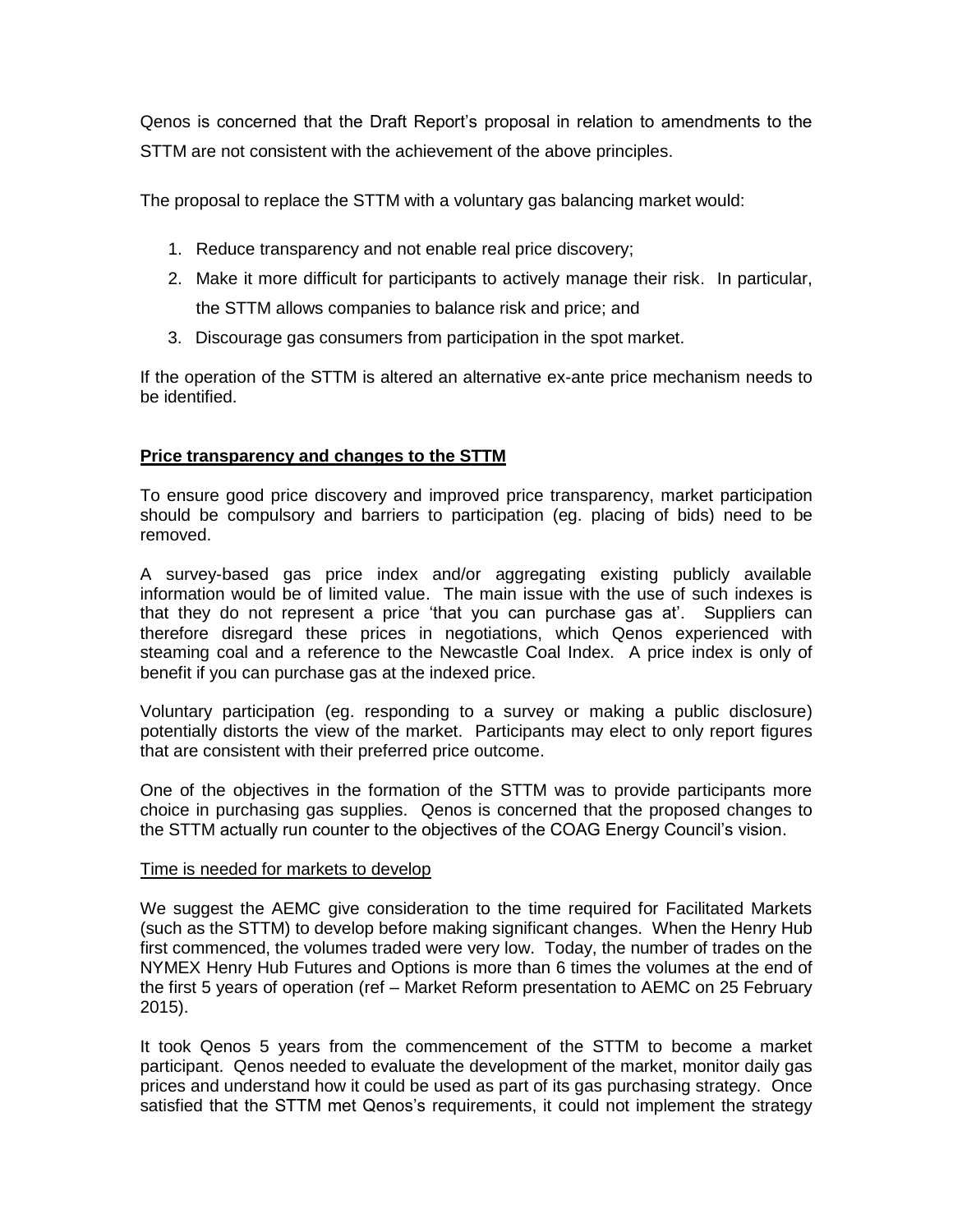until the previous gas supply agreements expired. The main benefit of participation is being able to assess and directly manage the risks associated with gas purchasing. This ability provides a more level playing field in negotiations with upstream suppliers. Qenos no longer has to purchase all its gas from them as it can access gas on any day from the STTM. This enables Qenos to trade risk against price.

Qenos is aware of a number of large gas users that have expressed an interest in becoming market participants. In AEMO's presentation at the AEMC public information session on 25 February 2015, it advised that it had received 16 STTM registration applications. Since the start of the year, Qenos has been advised of two new product offerings being developed where gas supply is linked to the STTM gas market. The STTM is starting to develop to a point where it is providing an alternative to or used to supplement long term supply contracts as per its original intent. Qenos is therefore surprised that the AEMC is looking to remove the STTM without suggesting a replacement.

#### Issues raised by AEMC on the STTM

There is real value in the ex-ante price signal provided by the STTM. In the first 4 months since becoming a market participant in the Sydney STTM, Qenos has purchased ~35% of its gas requirements from the STTM. Access to an ex-ante price enables Qenos to make informed purchasing decisions. In doing so Qenos has saved ~20% on its gas commodity cost.

If significant changes are made to the STTM, they need to be accompanied by the establishment of an alternative ex-ante price mechanism. Further development of the Gas Supply Hub ('GSH') at Wallumbilla would not be an adequate substitute. It would require participants to separately contract pipeline transportation capacity. This would increase the cost of supply, as participants would have to contract 'firm' capacity in order to assure delivery when spot purchases were available. The benefit of the STTM is that users can purchase gas delivered to the city gate, without requiring additional contracting. Qenos acknowledges AEMC's intent to pursue more active trading of pipeline capacity. This needs to be addressed before any proposed changes to the existing markets.

Qenos recommends that the AEMC investigate what changes are required in the timing nominations by upstream producers and pipeline transporters to enable a higher volume of transactions to be based on the ex-ante price. The AEMC highlighted in its Draft Report that at least 85% of transactions across all STTM hubs are within-participant. From Qenos' experience this is primarily due to two factors. Firstly, upstream GSA's and Pipeline Transportation Agreements have different nomination requirements. This varies depending on the location. For example, the Longford gas plant requires nominations by 9 am the day prior to the gas day ('D-1') whereas the timing on the Moomba to Sydney Pipeline ('MSP') is 2.30 pm on D-1. This has a material impact on the value of the ex-ante price signal. Those shipping out of Longford require a participant to take a higher level of risk than those shipping from Moomba, since at Moomba the ex-ante price will be known. Secondly, upstream GSA's have minimum Take-or-Pay ('ToP') obligations that typically range from 80% to 100% and Maximum Daily Quantity ('MDQ') which operate to limit the ability of a participant to purchase or sell gas into the market. Through the STTM, market participants are able to place a